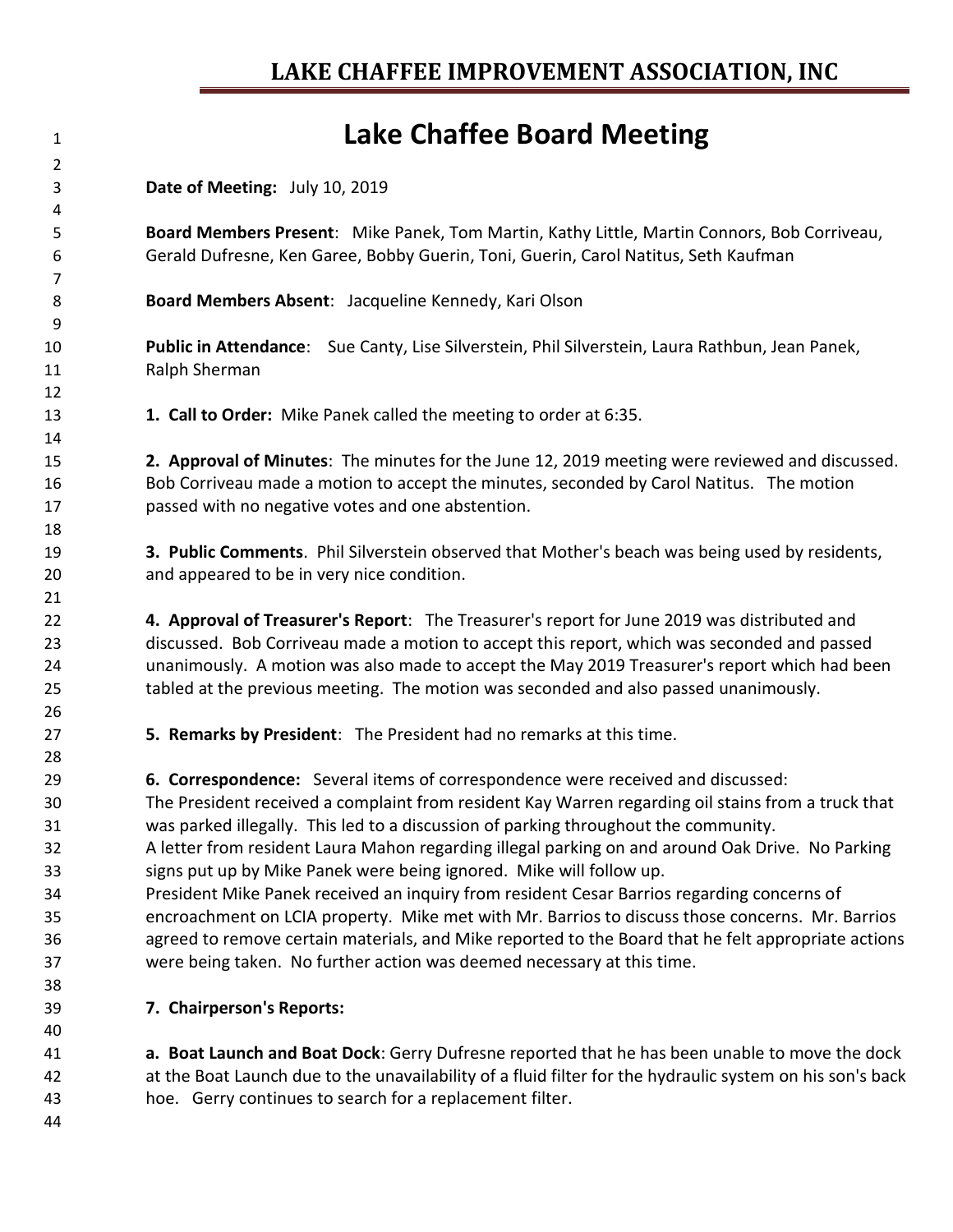## **LAKE CHAFFEE IMPROVEMENT ASSOCIATION, INC**

 The safety tape at the Boat Launch has been removed several times. The replacement of the dock at the boat launch has been placed on hold while President Panek researches the applicability and feasibility of a flotation dock to replace the previous wood frame structure.

**b. Constable**: Constable Dufresne reported that the 4<sup>th</sup> of July was unusually quiet this year. He reported no parking problems. It is possible that there will be more fireworks this upcoming weekend (July 13 & 14).

 **c. Beaches – Main & Mothers**: Some questions were discussed regarding whether the bouys on Mother's Beach were in too close. Mike will have a work-party in the near future to make adjustments to the bouys.

 **d. Dam**: The Chairperson for the dam was not present. Gerry Dufresne asked for confirmation that he should clear the dam lot with his brush hog. President Panek confirmed that request; Gerry promised to do so in the near future.

 **e. Environmental Chairperson**: Chairperson Ralph Sherman reported that the water quality tested excellent, and should remain in good condition all summer. The entire Board had a discussion on how to control contamination by boats being moved from other lakes to Lake Chaffee. No action was decided at this time.

**f. Roads:** No reports.

 **g. Fund Raising:** While the Craft Fair was described as an overall success, there were discussions on what could be done to improve the Craft Fair next year. The biggest opportunity was identified as getting more members of the public to attend.

"Good Job!" to everyone who worked on the Craft Fair!

 **h. Tax Collection:** The Board was informed that there is a requirement to submit a form M-1 to the State of Connecticut regarding the Lake Chaffee Association's revenue. This report is due on July 31 of any year, which conflicts with the timing of LCIA's budget, which is not approved until August of any year. Vice President Tom Martin will sign and submit a request for a waiver from the State.

Letters have been sent to the most seriously past-due residents, with replies received from several.

 President Panek discussed the situation and plans for continuing to deal with residents who are past due in their payments, since these delinquent funds are a serious constraint to the work of the LCIA.

- **i. Hall:** Nothing to report on the Hall.
- **j. Website:** No discussion of the Website.
- **8. Old Business:** A Power of Attorney form was received regarding 40 Deerfield
-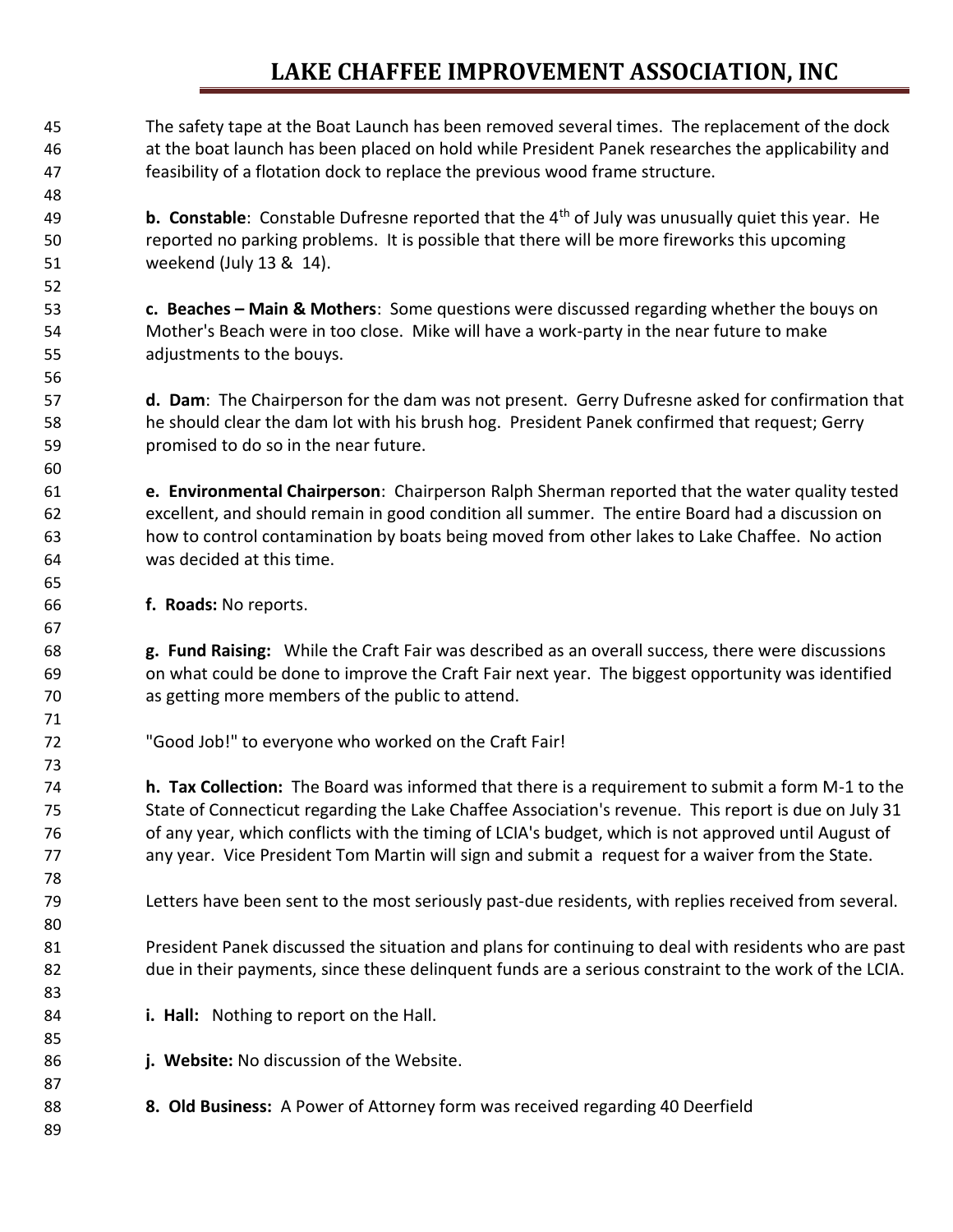## **LAKE CHAFFEE IMPROVEMENT ASSOCIATION, INC**

- Concerns were discussed regarding repairs to the road at 41 Circle Drive. Vice President Tom Martin will contact LCIA's attorney to have a lien placed on the property to ensure appropriate repairs can be made. No update regarding the removal of the unauthorized telephone pole. Mike Panek is coordinating with the plumber regarding the upgrading of the toilets in Pirzl Hall. Street signs are needed on Armitage Court and on Shorefront. Gerry has the posts, and plans to do this work when he returns from Canada. **9. New Business**: Several items were discussed: Who is picking up LCIA mail, and how often? Is there a system in place to ensure that important mail is promptly delivered to the BOD officer who needs it? It was agreed that the Treasurer would pick up the mail every two weeks, and route the mail to the appropriate Board Officer(s). Secretary Kathy Little agreed to develop a list of the roles and responsibilities of all Board members and Officers. Two additional issues were discussed: Unregistered and possibly inoperative vehicles on Maple Drive, and neglected property, also on Maple Drive. Gerry Dufresne will discuss the matter with appropriate individuals. **10. Adjournment:** A motion to adjourn was made by Bob Corriveau and seconded by Tom Martin,
- and passed unanimously. The meeting adjourned at 8:56 pm.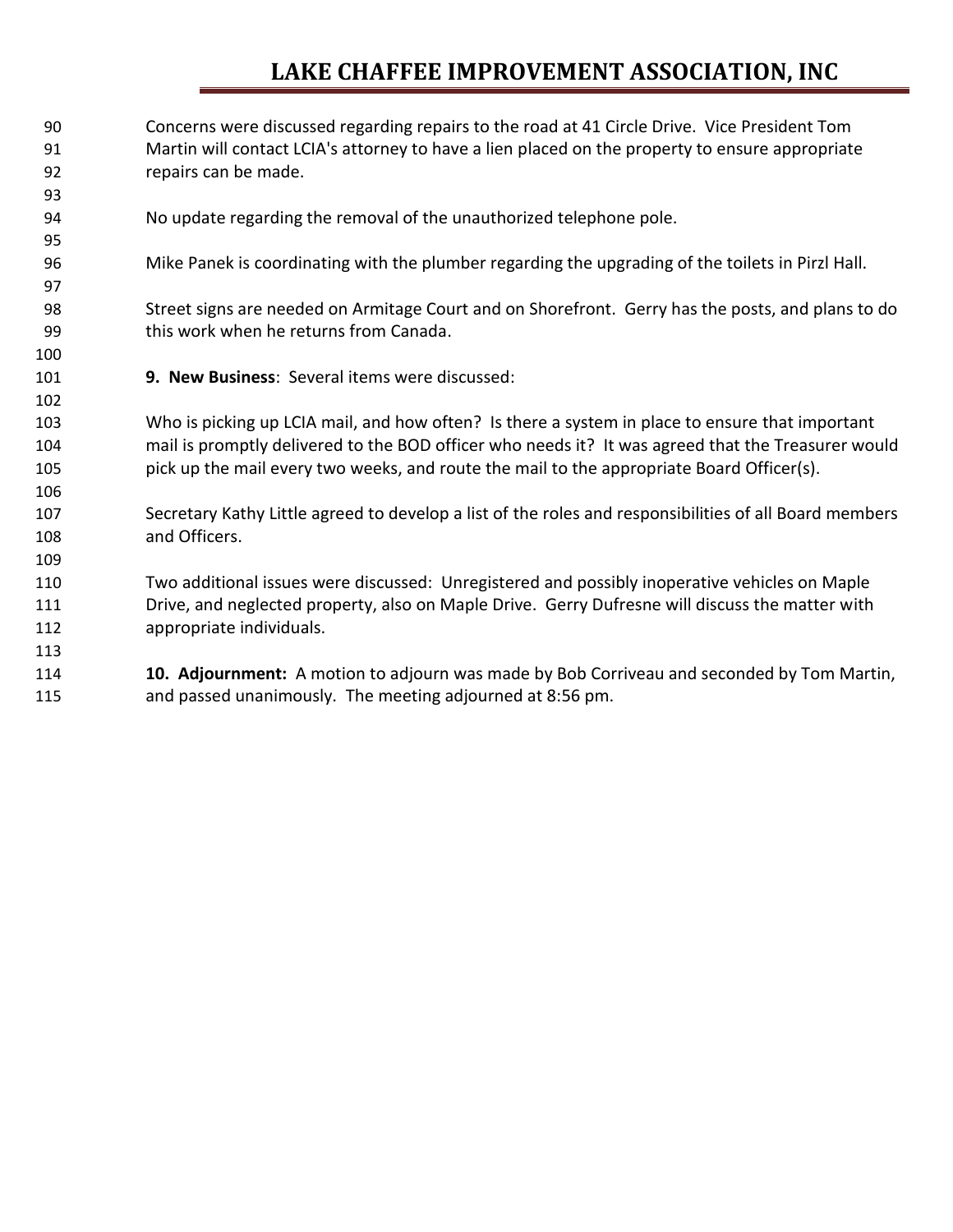#### Run Date: 07/10/2019 14:14

# **L.C.I.A Treasurer's Report June 2019**

|                                              | <b>Budget</b> |                  |                                 | <b>Prior Years</b> |             |  |
|----------------------------------------------|---------------|------------------|---------------------------------|--------------------|-------------|--|
|                                              | 2018-2019     | <b>June 2019</b> | <b>Year to Date</b>             | 2017-2018          | 2016-2017   |  |
| <b>INCOME</b>                                |               |                  |                                 |                    |             |  |
| Taxes                                        | \$48,800.00   | \$867.25         | \$38,202.39                     | \$22,943.95        | \$23,982.37 |  |
| Past Tax + Interest + Fees                   | \$3,500.00    | \$367.00         | \$4,396.62                      | \$6,567.27         | \$6,445.41  |  |
| Donations                                    | \$0.00        | \$0.00           | \$2,532.50                      | \$5,513.00         | \$5,954.52  |  |
| Rent                                         | \$350.00      | \$0.00           | \$175.00                        | \$350.00           | \$175.00    |  |
| <b>Fund Raise</b>                            | \$1,000.00    | \$0.00           | \$1,154.00                      | \$1,653.00         | \$160.00    |  |
| Website + Newsletter                         | \$0.00        | \$0.00           | \$0.00                          | \$0.00             | \$0.00      |  |
| Int. + Other LCIA Accnts                     | \$0.00        | \$1.37           | \$24.99                         | \$15.09            | \$12.23     |  |
| Other                                        | \$0.00        | \$0.00           | \$125.00                        | \$7,843.92         | \$100.00    |  |
| From Other LCIA Accounts                     | \$0.00        | \$0.00           | \$0.00                          | \$3,205.00         | \$0.00      |  |
| <b>Totals</b>                                | \$53,650.00   | \$1,235.62       | \$46,610.50                     | \$48,091.23        | \$36,829.53 |  |
| <b>EXPENSE</b>                               |               |                  |                                 |                    |             |  |
| Hall Bldg Maint. + Septic                    | \$750.00      | \$0.00           | \$1,151.59                      | \$725.00           | \$0.00      |  |
| Hall Utilities (Elec + Heat)                 | \$2,250.00    | \$0.00           | \$1,746.05                      | \$2,105.19         | \$1,082.81  |  |
| Office Expense                               | \$350.00      | \$63.79          | \$63.79                         | \$65.91            | \$197.74    |  |
| Mail + Postage                               | \$500.00      | \$159.83         | \$385.83                        | \$1,048.66         | \$351.44    |  |
| Road Repair+Pave+Brush                       | \$12,250.00   | \$0.00           | \$7,408.94                      | \$1,752.65         | \$2,105.15  |  |
| Road Snow Plow + Sand                        | \$19,000.00   | \$0.00           | \$13,000.00                     | \$19,425.00        | \$12,837.50 |  |
| Insurance                                    | \$9,400.00    | \$1,416.00       | \$9,557.20                      | \$9,393.20         | \$9,392.20  |  |
| Legal Costs + Fees                           | \$1,000.00    | \$0.00           | \$0.00                          | \$154.91           | \$0.00      |  |
| Beach Maint. + Recrea'n                      | \$750.00      | \$0.00           | \$1,670.32                      | \$688.01           | \$4,582.95  |  |
| Landscaping                                  | \$1,000.00    | \$0.00           | \$2,100.00                      | \$700.00           | \$0.00      |  |
| Lake Maint. + Water                          | \$400.00      | \$0.00           | \$4,210.00                      | \$6,810.00         | \$490.00    |  |
| To Other LCIA Accnts                         | \$0.00        | \$0.00           | \$0.00                          | \$7,843.92         | \$500.00    |  |
| Road Improvement                             | \$5,000.00    | \$0.00           | \$5,000.00                      | \$0.00             | \$0.00      |  |
| Website + Newsletter                         | \$250.00      | \$0.00           | \$346.71                        | \$115.01           | \$0.00      |  |
| <b>Other Contingency</b>                     | \$250.00      | \$0.00           | \$0.00                          | \$0.00             | \$35.00     |  |
| Miscellaneous Expense                        | \$0.00        | \$0.00           | \$470.00                        | \$225.00           | \$0.00      |  |
| Lake Dam                                     | \$500.00      | \$0.00           | \$500.00                        | \$0.00             | \$0.00      |  |
| <b>Totals</b>                                | \$53,650.00   | \$1,639.62       | \$47,610.43                     | \$51,052.46        | \$31,574.79 |  |
| <b>General Fund Balance</b>                  |               |                  | <b>Other Accounts</b>           |                    |             |  |
| August 1 <sup>st</sup> 2018 Starting Balance | \$16,385.89   |                  | <b>Special Checking Account</b> | <b>Special Use</b> | \$9,620.34  |  |
| <b>Total Year Income</b>                     | \$46,610.50   |                  | <b>LCIA Savings Account</b>     | Misc.              | \$14,889.24 |  |
|                                              |               |                  | <b>Lake Savings Account</b>     | Lake & Dam         | \$6,810.59  |  |

**(\$47,610.43)**

**Balance (thru 6/30/2019) \$15,385.96**

**Total Year Expense**

**Total \$31,320.17**